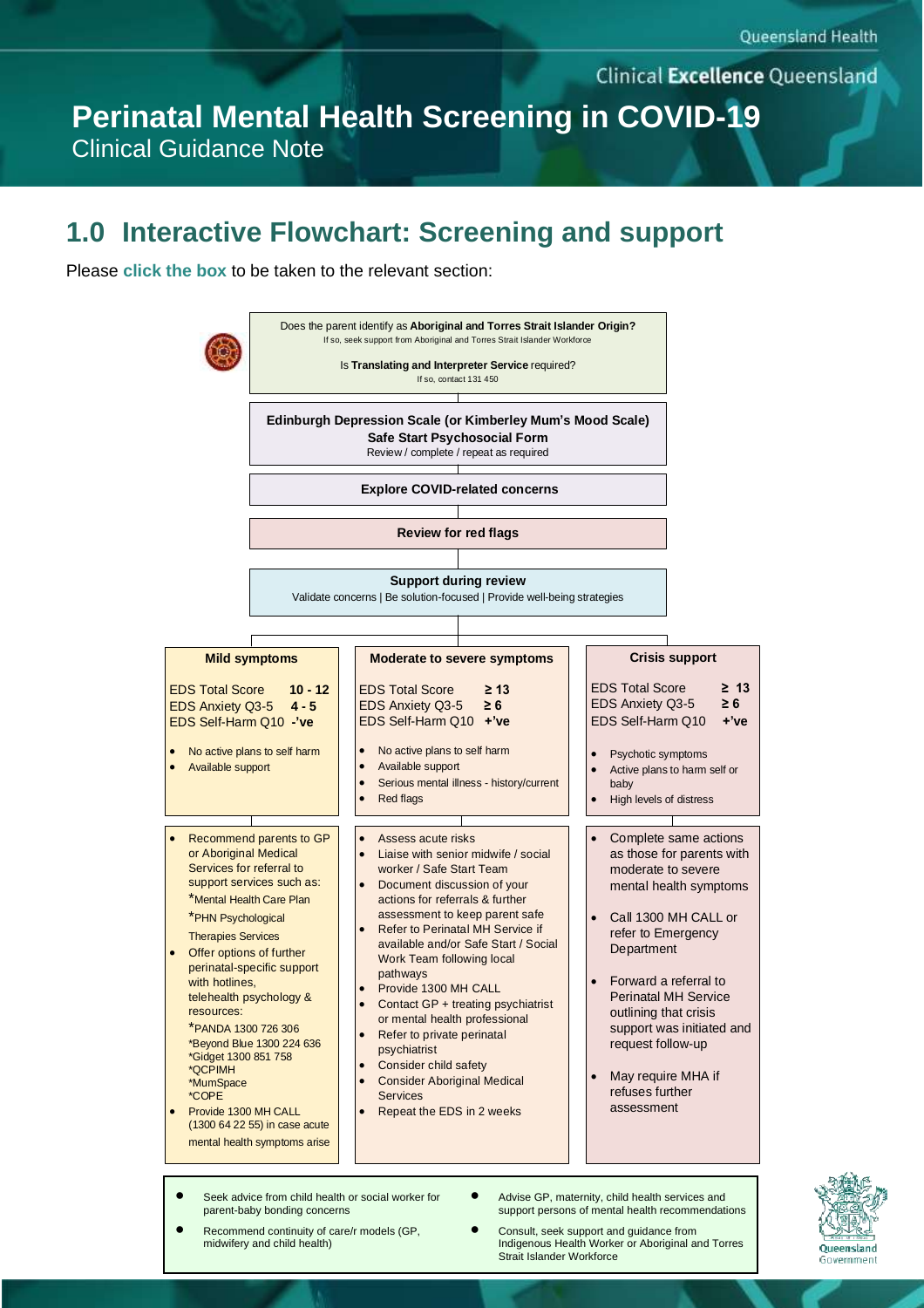## **2.0 Background**

- The purpose of this clinical guidance note is to **support maternity and child health staff** to screen and respond to "perinatal parents" (any person identifying as a parent in the perinatal period) experiencing heightened distress due to COVID-19 (referred to as COVID in this document).
- The perinatal period is a time period defined as being from conception until two years following the birth of a baby.
- Perinatal anxiety and depression affects 1 in 5 women and 1 in 8 men in the perinatal period.
	- o Perinatal Anxiety Fact Sheet: [https://www.cope.org.au/wp-content/uploads/2017/11/Perinatal-](https://www.cope.org.au/wp-content/uploads/2017/11/Perinatal-Anxiety_Health-Prof-Fact-Sheet.pdf)[Anxiety\\_Health-Prof-Fact-Sheet.pdf](https://www.cope.org.au/wp-content/uploads/2017/11/Perinatal-Anxiety_Health-Prof-Fact-Sheet.pdf)
	- o Perinatal Depression Fact Sheet: [https://www.cope.org.au/wp-content/uploads/2017/11/Perinatal-](https://www.cope.org.au/wp-content/uploads/2017/11/Perinatal-Depression_Health-Prof.pdf)[Depression\\_Health-Prof.pdf](https://www.cope.org.au/wp-content/uploads/2017/11/Perinatal-Depression_Health-Prof.pdf)
- While some uncertainty is normal during COVID, it is important for clinicians to identify and respond to **anxiety and depression that is significantly impacting** on daily functioning, relationships, pregnancy care and early parenting.
- Perinatal parents are **more vulnerable to higher levels of anxiety and depression during COVID**  for a range of reasons such as:
	- o Increase in domestic and family violence
	- $\circ$  Reduced family and community support due to travel & social distancing restrictions
	- o Financial difficulties due to recent unemployment
	- $\circ$  Interruption to baby celebrations, schooling & childcare arrangement
	- o Changes and uncertainty with birth plans
	- o Additional restrictions for remote communities and Aboriginal and Torres Strait Islander communities, leading to isolation from family, community and country



<span id="page-1-0"></span>o Queensland Mothers and Babies 2016 and 2017 – Report of the QLD Maternal and Perinatal Quality Council 2019: [https://clinicalexcellence.qld.gov.au/sites/default/files/docs/safety-and-quality/qmpqc](https://clinicalexcellence.qld.gov.au/sites/default/files/docs/safety-and-quality/qmpqc-report-2019.pdf)[report-2019.pdf](https://clinicalexcellence.qld.gov.au/sites/default/files/docs/safety-and-quality/qmpqc-report-2019.pdf)

## **3.0 Screening tools**

### **3.1 Perinatal depression and anxiety – EDS**

- The **Edinburgh Depression Scale (EDS)** identifies symptoms of depression and anxiety in the last 7 days.
	- o Online training and information on EDS: [https://www.cope.org.au/course/basic-skills-in](https://www.cope.org.au/course/basic-skills-in-perinatal-mental-health/)[perinatal-mental-health/](https://www.cope.org.au/course/basic-skills-in-perinatal-mental-health/) and [https://www.cope.org.au/health-professionals/health](https://www.cope.org.au/health-professionals/health-professionals-3/calculating-score-epds/)[professionals-3/calculating-score-epds/](https://www.cope.org.au/health-professionals/health-professionals-3/calculating-score-epds/)

#### **3.1.1 Recommended actions from the Edinburgh Depression Scale**

#### • **Review, complete, or repeat the EDS:**

- $\circ$  EDS should be repeated in 2 weeks' time if previous score was  $> 13$ , or if any clinical concerns. Generally, EDS completed twice both antenatally and postnatally.
- Further assessment is required when:
	- o Overall distress: **Total Score ≥ 13**\*
	- o *Anxiety:* **Total of Q , Q4 & Q5 ≥**
	- o *Self-harming thoughts:* **Q10 positively scored as option 1, 2, or 3**
- Use the EDS to discuss a parent's mental health (rather than focussing on the score)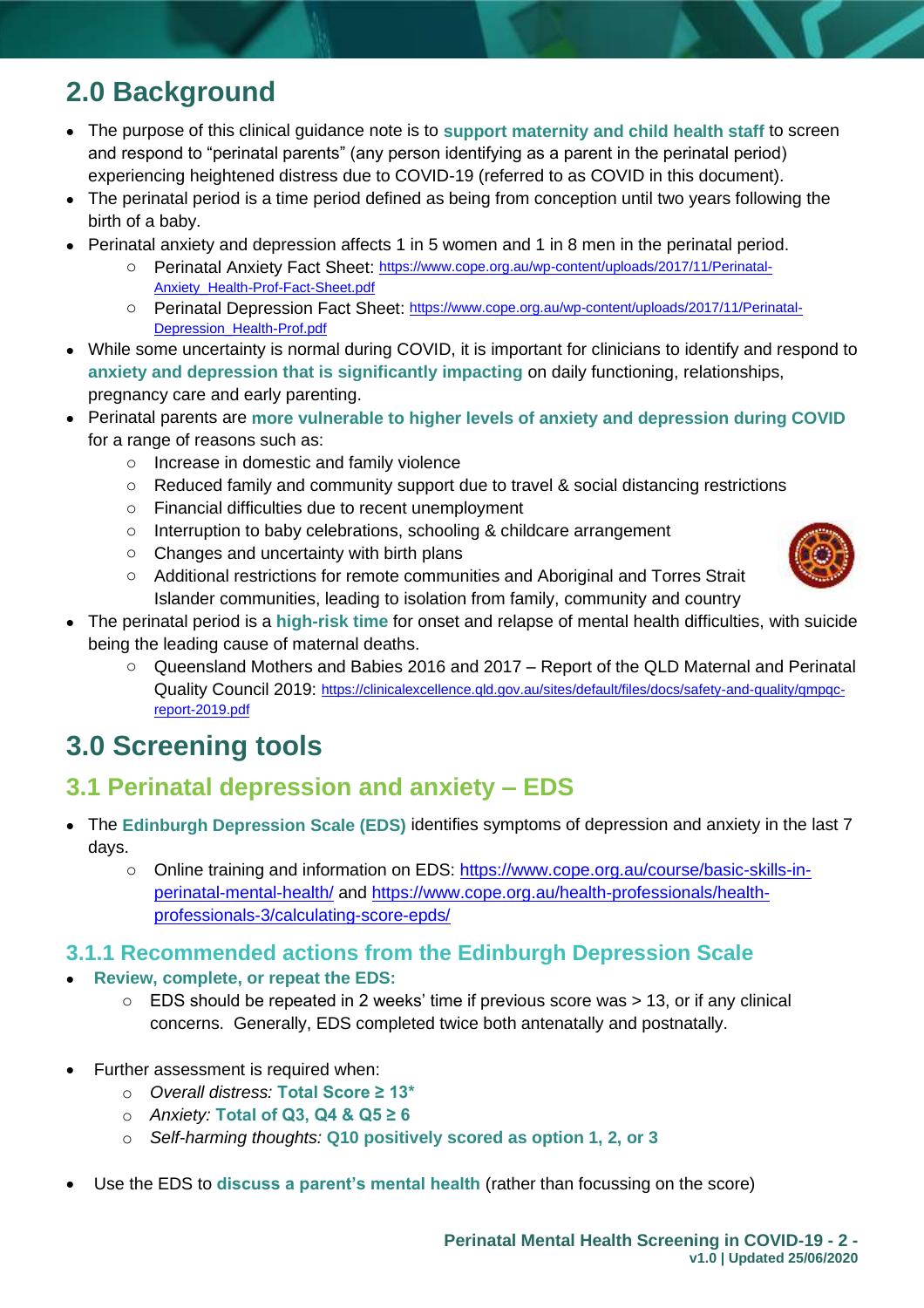#### **3.1.2 Cultural considerations**

- Use **translated versions** for Culturally And Linguistically Diverse (CALD) parents: <https://www.mhcs.health.nsw.gov.au/publications/epds>
- Use the Kimberley Mum's Mood Scale (KMMS) for Aboriginal and Torres Strait Islander women^:<https://kahpf.org.au/kmms>



- Additional resources for working with **Aboriginal and Torres Strait Islander Families**:
	- o Perinatal Social and Emotional Wellbeing Screening: A Learning Package: [https://www.health.qld.gov.au/\\_\\_data/assets/pdf\\_file/0024/439017/smncn-atsi-report](https://www.health.qld.gov.au/__data/assets/pdf_file/0024/439017/smncn-atsi-report-phase2.pdf)[phase2.pdf](https://www.health.qld.gov.au/__data/assets/pdf_file/0024/439017/smncn-atsi-report-phase2.pdf)
	- o Growing Deadly Families Aboriginal and Torres Strait Islander Maternity Services Strategy 2019-2025: [https://www.health.qld.gov.au/\\_\\_data/assets/pdf\\_file/0030/932880/Growing-](https://www.health.qld.gov.au/__data/assets/pdf_file/0030/932880/Growing-Deadly-Families-Strategy.pdf)[Deadly-Families-Strategy.pdf](https://www.health.qld.gov.au/__data/assets/pdf_file/0030/932880/Growing-Deadly-Families-Strategy.pdf)

## **3.2 Psychosocial risk factors - Safe Start Psychosocial Form**

- The **Safe Start Psychosocial Form** identifies psychosocial risk factors that may increase parent's vulnerability to poorer mental health outcomes (e.g., limited social support, recent stressors).
	- o Safe Start Psychosocial Form: [https://qheps.health.qld.gov.au/\\_\\_data/assets/pdf\\_file/0031/417748/mr63ak.pdf](https://qheps.health.qld.gov.au/__data/assets/pdf_file/0031/417748/mr63ak.pdf)
- The **Antenatal (Psychosocial) Risk Questionnaire (ANRQ)** is an alternative validated measure that can be used in addition to the Safe Start Psychosocial Form: [https://www.cope.org.au/health](https://www.cope.org.au/health-professionals/clinical-tools-health-professionals)[professionals/clinical-tools-health-professionals](https://www.cope.org.au/health-professionals/clinical-tools-health-professionals)

#### **3.2.1 Recommended actions from the Safe Start Psychosocial Form**

- Review or complete Safe Start Psychosocial Form **in the setting of COVID** as there may have been **recent changes**
- If "*Section IV - History of anxiety/depression or other mental health problems*" is identified as 'yes', **explore further** as these parents will be more vulnerable at this time.

Those with a history or current symptoms of **serious mental illness** listed below should be referred to perinatal mental health specialist services, if not already engaged with an adult mental health service:

- o Schizophrenia
- o Postpartum psychosis or other psychotic disorders
- o Bipolar Affective Disorder
- o Severe depression and/or anxiety disorder
- o Eating disorder
- $\circ$  Severe and complex co-morbidity including personality pathology, substance misuse and multiple psychosocial co-morbidities
- Explore the parent's **strengths** (including cultural strengths), **current mental health supports, and social supports**
- **Discuss referrals** if they are not currently seeing a mental health professional or General Practitioner to support their mental health
- If **domestic and family violence** concerns are identified (Q11 Q16), discuss referrals to DFV services: <https://campaigns.premiers.qld.gov.au/dfvsupport/>
- If **alcohol and drug use** concerns arise, recommend free call and online service by ADIS (24/07 Alcohol and Drug Support): 1800 177 833 | <https://adis.health.qld.gov.au/>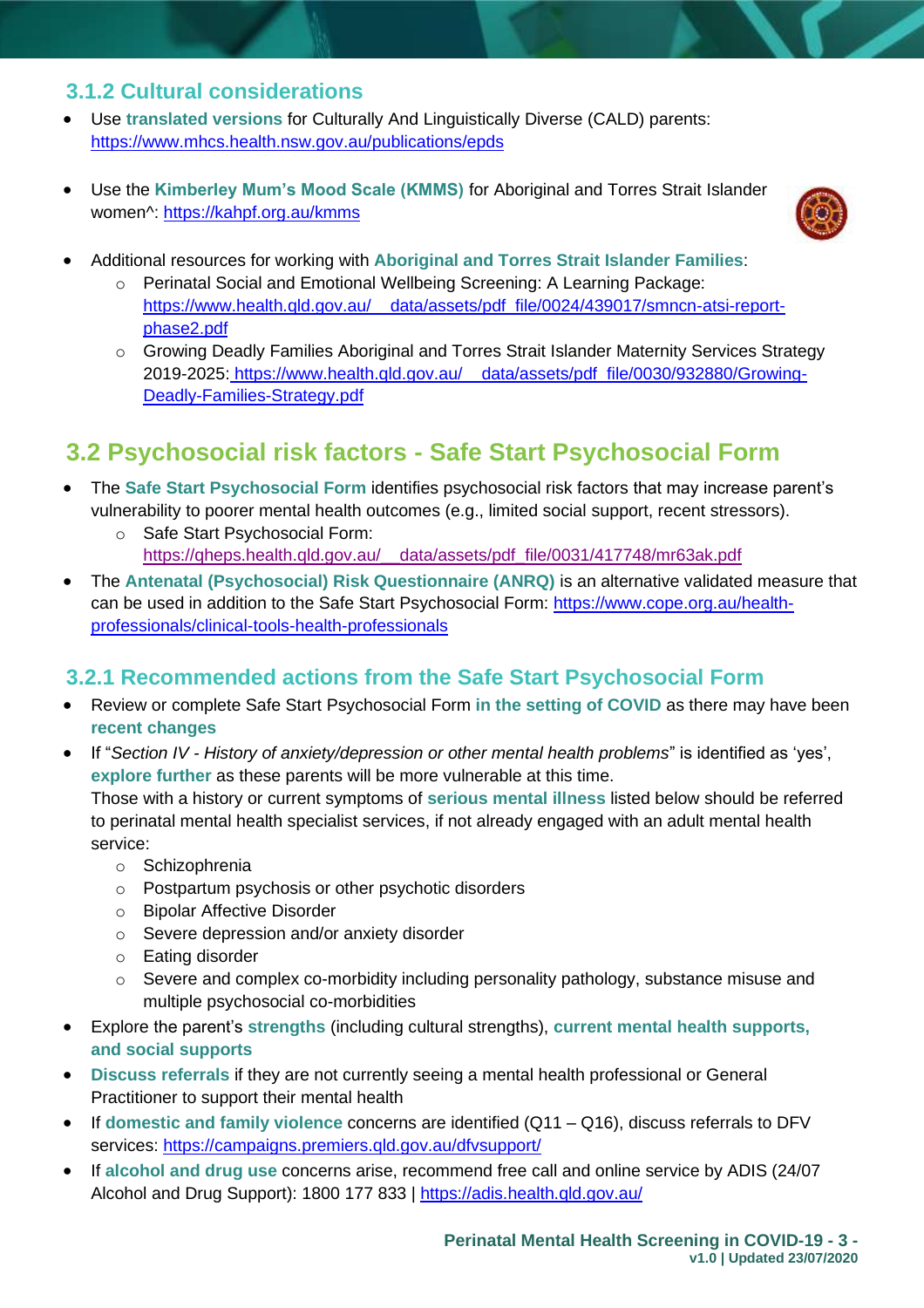## **4.0 Each review**

During each of the reviews, explore **COVID-related anxiety / depression**:

- **1. Normalise** anxiety / depression in the setting of COVID and related restrictions.
	- o *"It's normal to be feeling anxious during COVID as there have been a lot of changes recently."*
- **2.** Explore **anxiety / depression symptoms and degree of impact** on daily life in the context of COVID.
	- o *"What I would like to know is if the anxiety you are experiencing is getting in the way of your daily life such as self-care and sleep."*
	- o *"How much do you feel you and your family have been impacted by COVID and the related restrictions?"*
- **3.** Discuss **current coping strategies and supports**.
	- o *"How are you coping during this tough time?"*
	- o *"Who do you turn to for help to manage these concerns?"*
- **4.** Explore **maladaptive coping strategies** (e.g., nicotine, alcohol, substance abuse, avoidance).
	- o *"Are you relying on unhealthy strategies at the moment?"*

#### **4.1 Probing further and reviewing for red flags:**

- Use the following questions to discuss the impact of COVID-related factors on mental health.
- Review for the 'red flags' of moderate to severe mental health symptoms.

*Table 1. Suggested probing questions to identify COVID-related factors that may contribute to poorer mental health outcomes* 

|                                  | Have any of the following changes<br>negatively impacted on your mental health?                                                                                                                                                                             | <b>Red flags</b>                                                                                                                                |
|----------------------------------|-------------------------------------------------------------------------------------------------------------------------------------------------------------------------------------------------------------------------------------------------------------|-------------------------------------------------------------------------------------------------------------------------------------------------|
| <b>General</b>                   | Precautions when going out to the shops<br>$\bullet$<br>Watching the COVID news / social media                                                                                                                                                              | <b>Psychotic thoughts*</b><br>Thoughts and/or plans for                                                                                         |
|                                  | Changes in plans / access to antenatal care, giving<br>birth, or postpartum care<br>Changes in how feel about your pregnancy or your<br><b>birth</b>                                                                                                        | self-harm and/or suicide*<br>Thoughts and/or plans of<br>harm towards baby*                                                                     |
| <b>Caring for</b><br><b>Baby</b> | Not feeling as connected towards your (unborn) baby<br>Difficulties obtaining and organising practical<br>supplies for baby<br>Changed plans for family and friends to support you<br>at your birth, in hospital, and in the early weeks<br>following birth | Intrusive worry /<br>obsessional thoughts or<br>preoccupation with COVID<br>interfering with other<br>activities, including sleep<br>and eating |
|                                  | Difficulties holding baby celebrations<br>Worries about your baby's sleep, feeding or crying                                                                                                                                                                |                                                                                                                                                 |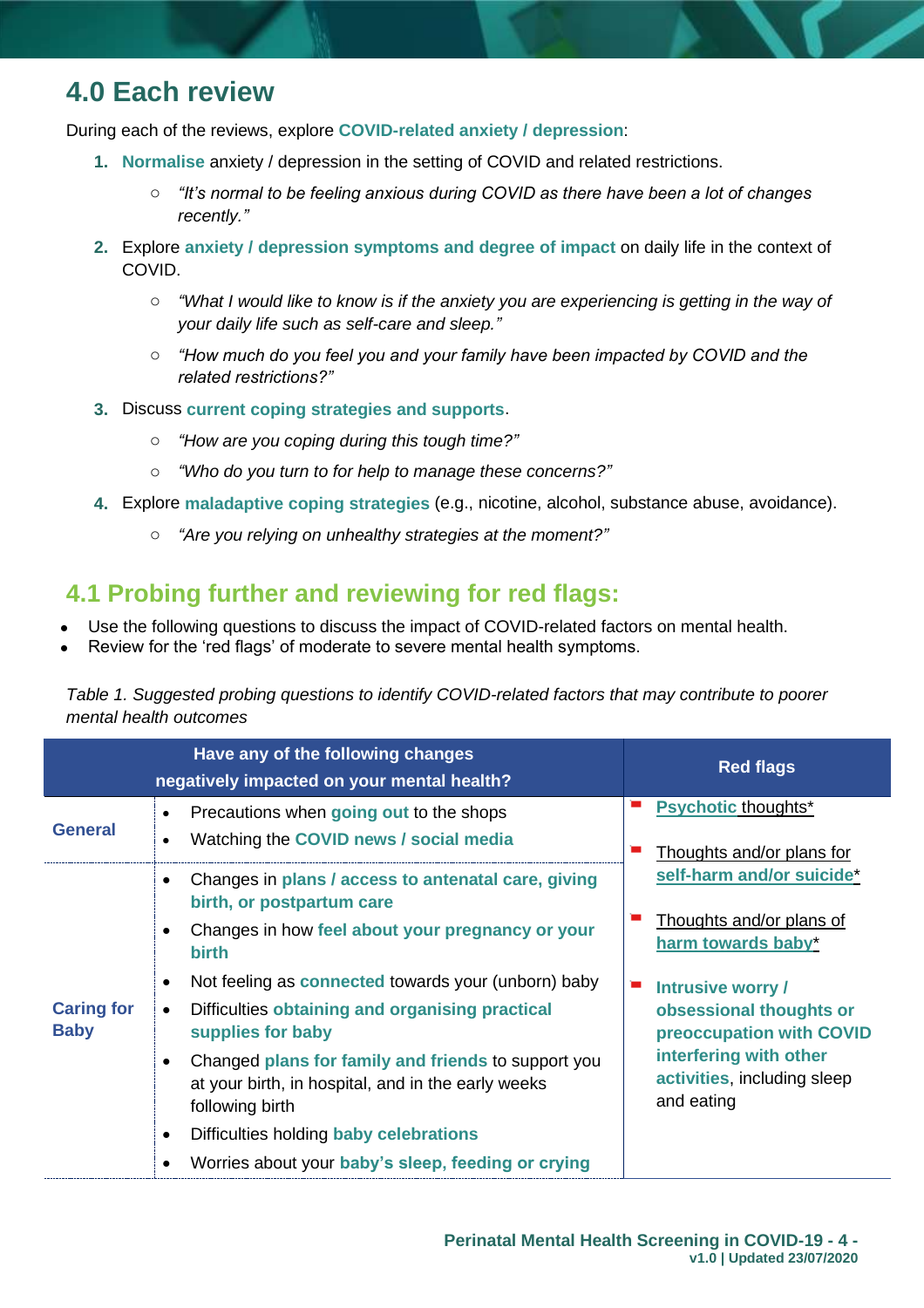|                                             | Have any of the following changes<br>negatively impacted on your mental health?                                                                                     | <b>Red flags</b>                                                                                       |
|---------------------------------------------|---------------------------------------------------------------------------------------------------------------------------------------------------------------------|--------------------------------------------------------------------------------------------------------|
| <b>Family Life</b>                          | Changes in your own or partner's employment or<br>working conditions<br>Partner's own well-being<br>Changes in dynamics in your relationship with your<br>$\bullet$ | Feeling nervous, on edge,<br>restless / anxious for most of<br>the day, & unable to relax<br>most days |
|                                             | partner<br>Increased care of any older children                                                                                                                     | Feeling easily annoyed and<br>irritable in everyday<br>situations and/or towards                       |
| <b>Social</b><br><b>Networks</b>            | Difficulties finding online parenting support groups or<br>$\bullet$<br>playgroups<br>Changes with connecting with friends and family<br>$\bullet$                  | partner most days<br>Increased focus on health<br>and/or illness related                               |
| <b>Health</b>                               | Use of technology for health appointments if face-to-<br>$\bullet$<br>face not available                                                                            | symptoms with frequent<br>health presentations                                                         |
| <b>Visits</b>                               | Changes with contacting doctor / midwife / child<br>health appointments                                                                                             | <b>Depressive symptoms -</b><br>low mood, loss of enjoyment,<br>feeling flat, numb, &                  |
| <b>Culture &amp;</b><br><b>Spirituality</b> | Changes in how you access cultural and spiritual<br><b>supports</b><br>Difficulties connecting to culture and country                                               | withdrawing most days<br><b>Struggling to take care of</b><br>baby and/or older children               |

\*Immediate mental health support is required (see 5.3.1 Mental Health Crisis Support)

# **5.0 Support during review**

Based on a **compassionate and trusting relationship**, it is important to:

- **Validate and normalise** the parent's feelings and experiences
- Help the parent **focus on what is in their control** and **to name their anxiety**
- Highlight the parent's key **strength and protective factors**
- Use **active listening skills** to understand their situation
- **Discuss your concerns** for their mental health based on their EDS (or KMMS) and Safe Start results
- Be solution-focused and support parents to **problem-solve** ways to overcome challenges
- **Provide resources** to support parent's mental health
	- o To access resources: [https://www.childrens.health.qld.gov.au/chq/our-services/mental](https://www.childrens.health.qld.gov.au/chq/our-services/mental-health-services/qcpimh/for-families/)[health-services/qcpimh/for-families/](https://www.childrens.health.qld.gov.au/chq/our-services/mental-health-services/qcpimh/for-families/)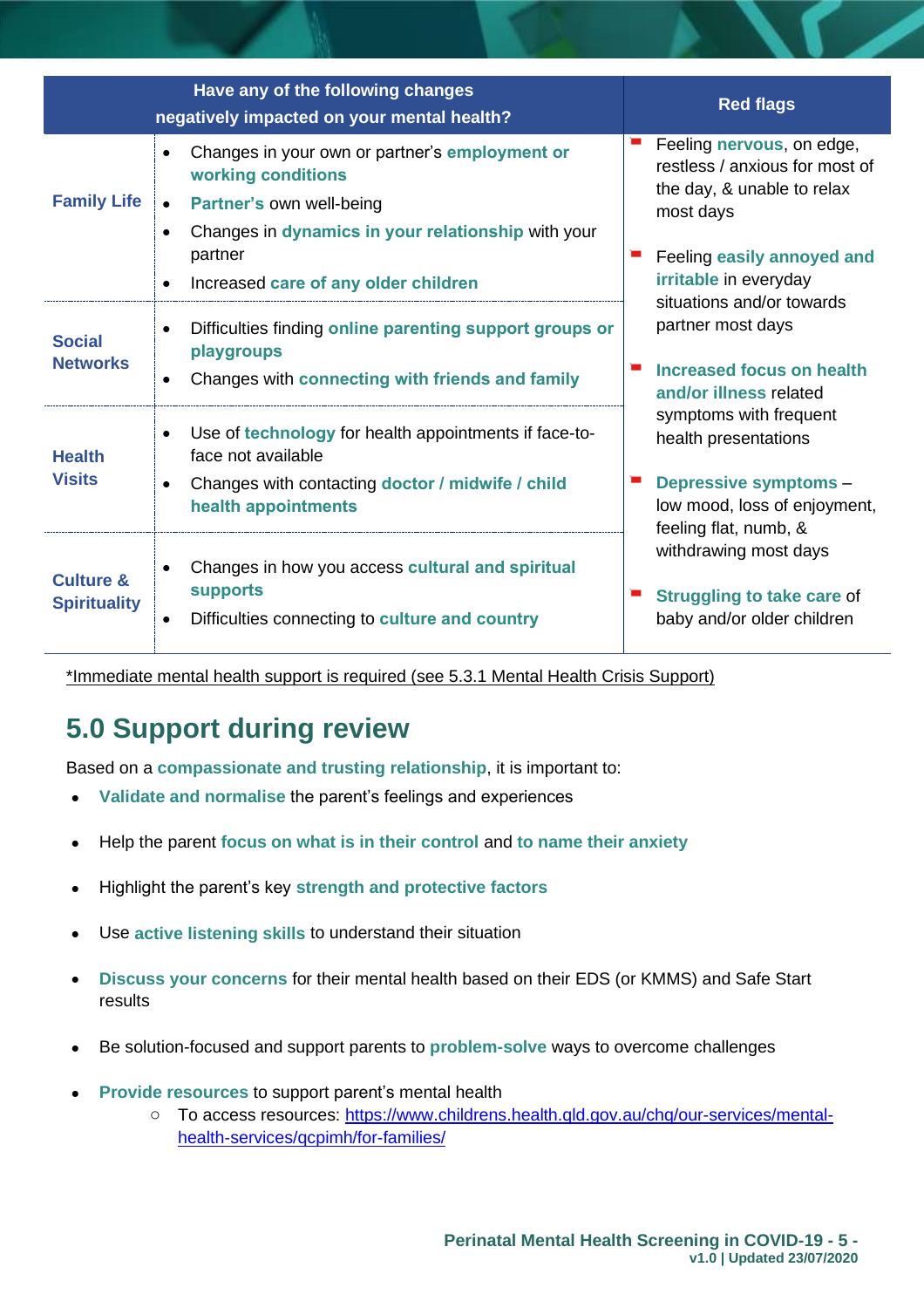## **6.0 Recommended actions**

A range of mental health services are available to support parents experiencing mental health difficulties.

#### **6.1 Mild mental health symptoms**

- Recommend parents to their **GP** or Aboriginal Medical Services within 1-2 weeks for ongoing coordinated care, and referral to support services such as:
	- o Private perinatal psychologists, other allied health, or nurses under a Mental Health Care Plan: <https://www.beyondblue.org.au/get-support/find-a-professional>
	- o Primary Health Network (PHN) may offer access to Psychological Therapies Services
- Link parents with **perinatal-specific services** to access helplines and resources such as:
	- o **Perinatal Anxiety and Depression Australia (PANDA):** 1300 726 306, https://www.panda.org.au/info-support/panda-response-to-coronavirus **Beyond Blue:** 1300 224 636, [https://coronavirus.beyondblue.org.au/managing-my-daily](https://coronavirus.beyondblue.org.au/managing-my-daily-life/coping-with-isolation-and-being-at-home/coping-as-an-expectant-parent-during-a-pandemic.html)[life/coping-with-isolation-and-being-at-home/coping-as-an-expectant-parent-during-a](https://coronavirus.beyondblue.org.au/managing-my-daily-life/coping-with-isolation-and-being-at-home/coping-as-an-expectant-parent-during-a-pandemic.html)[pandemic.html](https://coronavirus.beyondblue.org.au/managing-my-daily-life/coping-with-isolation-and-being-at-home/coping-as-an-expectant-parent-during-a-pandemic.html)
	- o **Gidget Foundation:** 1300 851 758, [https://gidgetfoundation.org.au/get-support/start-talking](https://gidgetfoundation.org.au/get-support/start-talking-telehealth/)[telehealth/](https://gidgetfoundation.org.au/get-support/start-talking-telehealth/) - Providing free Telehealth psychological counselling
	- o **Queensland Centre of Perinatal and Infant Mental Health (QCPIMH):** <https://www.childrens.health.qld.gov.au/chq/our-services/mental-health-services/qcpimh/>
	- o **MumSpace:** <https://www.mumspace.com.au/>
	- o **Centre of Perinatal Excellence (COPE):** [https://www.cope.org.au/getting-help/self](https://www.cope.org.au/getting-help/self-help/covid-19-updates-for-pregnant-women-children-and-parents/)[help/covid-19-updates-for-pregnant-women-children-and-parents/](https://www.cope.org.au/getting-help/self-help/covid-19-updates-for-pregnant-women-children-and-parents/)
- Advise parent to call **1300 MH CALL (1300 64 22 55)** if more acute mental health concerns arise

#### **6.2 Moderate to severe mental health symptoms**

- **Assess acute risks** to self, baby and other children
- **Liaise** with senior midwife / nurse-in-charge, Safe Start Coordinator, or maternity social worker
- Document discussion of your actions for referrals & further assessment to **keep parent safe** (see Appendix for further details about Safety Planning).
- Refer to a **Perinatal Mental Health Service and/or Social Work Team / Safe Start Team** following local pathways
- Provide **1300 MH CALL (1300 64 22 55)** for interim support and or deterioration
- Contact **General Practitioner,** and **treating mental health professional** or psychiatrist
- Contact your local **Child Protection Liaison Officer** for child safety concerns
- Liaise with **Aboriginal Medical Services** and/or Aboriginal and Torres Strait Islander Health Workers
- Repeat **Edinburgh Depression Scale** in two (2) weeks
- See Appendix for further details about Safety Planning

### **6.3 Mental health crisis support**

In addition to the actions taken for parents presenting with moderate to severe mental health symptoms if the parent presents in crisis:

- Call **1300 MH CALL (1300 64 22 55)** for the Acute Care Mental Health Team or refer to the Hospital Emergency Department
- Depending on local pathways, **forward a referral** to the Perinatal Mental Health Service outlining that crisis support was initiated and request follow-up
- Parent may require **Mental Health Act** implementation by a psychiatrist or authorised mental health professional if they refuse further assessment